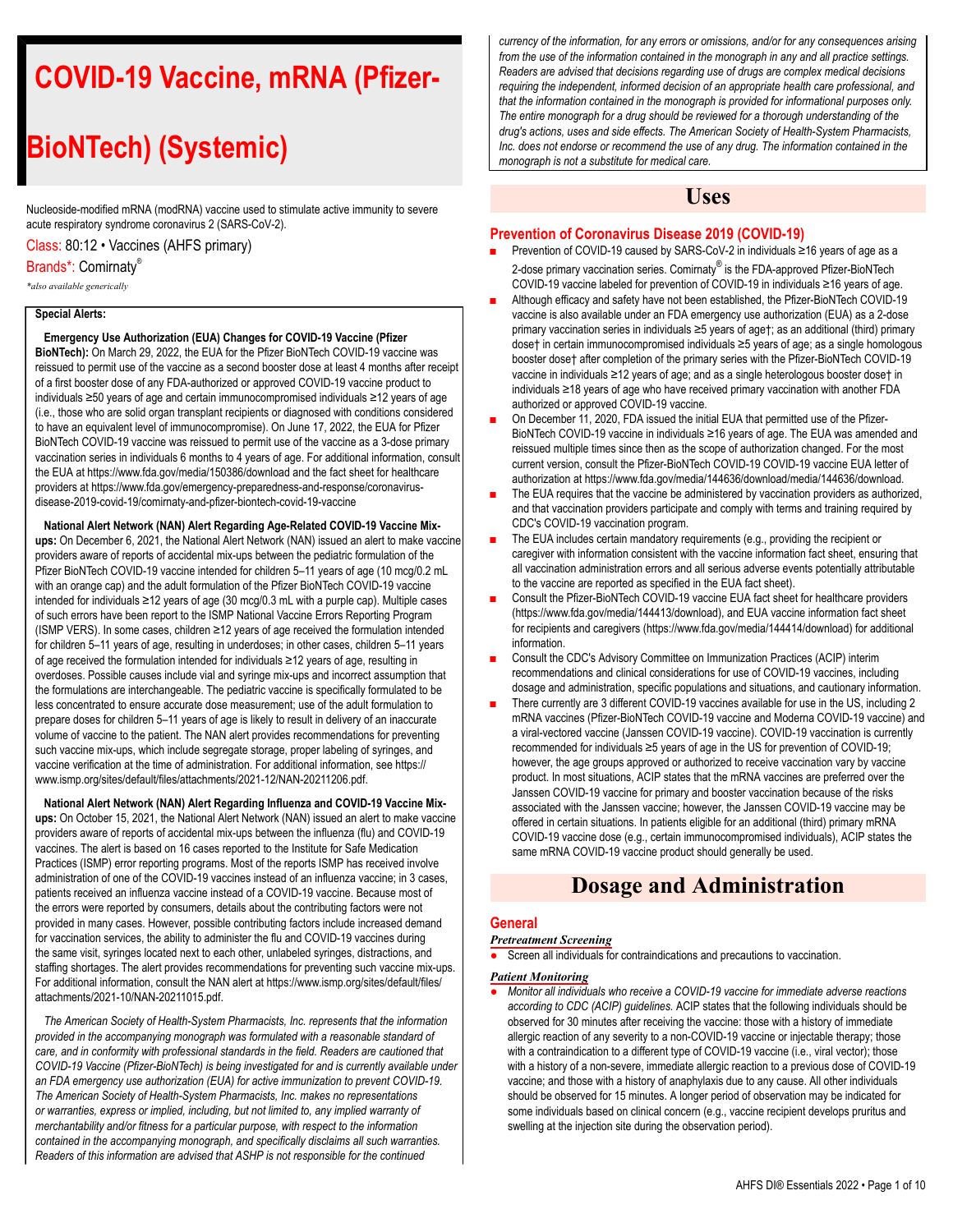Instruct vaccine recipients to seek immediate medical care if they develop signs or symptoms of an allergic reaction after the observation period is complete. (See Hypersensitivity Reactions under Cautions.)

#### *Premedication and Prophylaxis*

- Antipyretics or analgesics (e.g., acetaminophen, nonsteroidal anti-inflammatory agents) may be taken for the treatment of postvaccination local or systemic symptoms, if medically appropriate. However, routine premedication for the purpose of preventing postvaccination symptoms in individuals receiving a COVID-19 vaccine is *not* currently recommended because information regarding possible impact on antibody response to the vaccine is not available at this time.
- Premedication with antihistamines prior to vaccination to prevent allergic reactions is *not* recommended; antihistamines do not prevent anaphylaxis and may mask cutaneous symptoms, which could lead to a delay in the diagnosis and management of anaphylaxis. (See Hypersensitivity Reactions under Cautions.)

#### *Dispensing and Administration Precautions*

- Appropriate medications and supplies for managing immediate allergic reactions *must* be immediately available in the event that an acute anaphylactic reaction occurs following administration of COVID-19 vaccines. Healthcare personnel who are trained and qualified to recognize signs and symptoms of anaphylaxis and administer IM epinephrine should be available at vaccination sites at all times. Vaccination locations that anticipate vaccinating large numbers of people (e.g., mass vaccination clinics) should plan adequate staffing and supplies (including epinephrine) for assessment and management of anaphylaxis. (See Hypersensitivity Reactions under Cautions.)
- Syncope (vasovagal or vasodepressor reaction; fainting) may occur following administration of parenteral vaccines; such reactions usually occur within 15 minutes following vaccine administration and are reported most frequently in adolescents and young adults. Take appropriate measures to decrease the risk of injury if the vaccine recipient becomes weak or dizzy or loses consciousness (e.g., instruct the vaccine recipient to sit or lie down during and for 15 minutes after vaccination). If syncope occurs, observe the individual until symptoms resolve.

#### *Other General Considerations*

- The Pfizer-BioNTech COVID-19 vaccine is administered in a primary series of 2 doses given 3 weeks apart. At the time the first dose is administered, a vaccination record card that provides the date when the recipient needs to return for additional vaccine dose(s) should be given to the vaccine recipient or their caregiver; vaccine recipients should be counseled on the importance of completing the 2-dose primary vaccination series to optimize protection against COVID-19.
- Provide vaccine recipients or their caregiver with information on CDC's v-safe program, a voluntary smartphone-based tool that uses text messaging and web surveys to monitor for adverse effects in individuals who have received a COVID-19 vaccine. (See EUA Requirements for Postvaccination Monitoring and Mandatory Vaccine Adverse Event Reporting under Cautions.)
- Prior to vaccination, counsel vaccine recipient or their caregiver about local and systemic adverse effects that may occur following vaccination. Unless a contraindication to vaccination exists, ACIP recommends that vaccine recipients should be encouraged to complete the 2-dose vaccination series even if they experience a local or systemic adverse effect following the first dose since this optimizes protection.
- Individuals who receive COVID-19 vaccines should follow current CDC guidance to protect themselves and others. This may include wearing a mask in certain settings with substantial or high levels of viral transmission; following application federal, state, local, tribal, or territorial laws, rules, and regulations; and following CDC travel guidance and any applicable local business or workplace guidance. (See Limitations of Vaccine Effectiveness under Cautions.)

#### **Administration**

#### *IM Administration*

Administer *only* by IM injection into the deltoid.

For solution compatibility information, see Compatibility under Stability.

The Pfizer-BioNTech COVID-19 vaccine is supplied in various formulations and vial presentations. There are important differences between these formulations such as method of preparation, requirement for dilution, dose volume, and storage requirements; consult the manufacturer's labeling (for the Comirnaty<sup>®</sup> product) or the FDA EUA Fact Sheets for the Pfizer-BioNTech COVID-19 vaccine authorized for use under an EUA for specific instructions on each formulation. The various formulations and vial presentations are distinguished by different color vial caps and labels.

#### **Comirnaty® Vials with Purple Caps**

The Pfizer-BioNTech COVID-19 vaccine labeled as Comirnaty® with a purple cap *must* be diluted with 0.9% sodium chloride injection prior to use; the vaccine is supplied as a frozen suspension in multiple-dose vials that must be thawed prior to dilution.

Frozen vaccine can be thawed and stored for up to 1 month in a refrigerator (2–8°C) or thawed at room temperature (up to 25°C). If the room temperature method is used, allow the vial to sit at room temperature for 30 minutes. Using either thawing method, vials must reach room temperature before dilution and must be diluted within 2 hours.

Thawed vaccine *must* not be refrozen.

Prior to dilution, gently invert vial 10 times; do *not* shake. Using aseptic technique, withdraw 1.8 mL of 0.9% sodium chloride injection into a 3- or 5-mL transfer syringe (21-gauge or narrower needle) and inject into vial of thawed vaccine suspension.

To equalize vial pressure, withdraw 1.8 mL of air into empty diluent syringe before removing the needle from the vial. Gently invert vial 10 times to mix; do *not* shake.

Following dilution, the Pfizer-BioNTech COVID-19 vaccine should appear as an off-white suspension; do *not* use if it is discolored or contains particulates.

Record date and time of dilution on the vaccine vial.

May store vials containing diluted Pfizer-BioNTech COVID-19 vaccine between 2–25°C, but *must* use within 6 hours after dilution (regardless of storage temperature). Discard any unused diluted vaccine remaining in vials if not used within 6 hours after dilution.

To administer a dose, withdraw 0.3 mL of the diluted vaccine from the vial using aseptic technique and an appropriate syringe and needle, and administer immediately.

A low dead-volume syringe and needle is preferred for administration of the vaccine; however, a standard 1-mL syringe can be used if a low dead-volume syringe is not available.

Each multiple-dose vial of thawed and diluted Pfizer-BioNTech COVID-19 vaccine provides six 0.3-mL doses when low dead-volume syringes and needles are used. If standard syringes and needles are used, remaining volume of vaccine may be insufficient to extract a sixth dose from the vial. Irrespective of the type of syringe and needle used, each dose *must* contain 0.3 mL of vaccine.

Discard any vaccine remaining in the vial that does not constitute a full 0.3-mL dose; do *not* pool with vaccine from other vials to obtain a dose.

#### **Comirnaty® Vials with Gray Cap**

The COVID-19 vaccine (Pfizer-BioNTech) labeled as Comirnaty® with a gray cap must NOT be diluted prior to use; the vaccine is supplied as a frozen suspension in multiple-dose vials that must be thawed prior to administration.

Vials may be thawed either in a refrigerator (2–8°C) or at room temperature (up to 25°C). If the room temperature method is used, allow the vials to sit at room temperature for 30 minutes. Vials may be stored at room temperature for up 12 hours prior to first use.

Record the date and time of first vial puncture on the vial label. After the first puncture, the vaccine should be stored between 2–25°C; discard any unused vaccine 12 hours after first vial puncture.

Vaccine that has been thawed must not be refrozen.

The thawed vaccine may contain white to off-white opaque amorphous particles. Prior to use, gently invert the vial 10 times; do not shake. After gently inverting the vial, the vaccine should appear as a white to off-white suspension with no visible particulates. Do not use if the liquid is discolored or if particles are observed.

To administer a dose, withdraw 0.3 mL of the vaccine from the vial using aseptic technique and an appropriate syringe and needle, and administer immediately. A low dead-volume syringe and needle is preferred for administration of the vaccine; however, a standard 1-mL syringe can be used if a low dead-volume syringe is not available.

Each thawed multiple dose Comirnaty $^\circledast$  vial with a gray cap provides six 0.3-mL doses when low dead-volume syringes and needles are used to extract doses from the vial. If standard syringes and needles are used, the volume of remaining vaccine may be insufficient to extract a sixth dose from the vial.

Irrespective of the type of syringe and needle used, each dose must contain 0.3 mL of vaccine. Discard any vaccine remaining in the vial that does not constitute a full 0.3-mL dose and do not pool with vaccine from other vials to obtain a dose.

#### **Multiple Dose Vials with Purple Cap Authorized for Use Under EUA**

The Pfizer-BioNTech COVID-19 vaccine supplied in a multiple dose vial with a purple cap and label is one of the formulations authorized under an FDA EUA for use in individuals ≥12 years of age; do not use this formulation in children 5–11 years of age because of the potential for vaccine administration errors, including dosing errors.

The multiple dose vials with a purple cap contain Pfizer-BioNTech COVID-19 vaccine formulated using phosphate buffered saline (PBS) buffer; each 0.3-mL dose of the vaccine contains 30 mcg modRNA. The vaccine is shipped in thermal containers with dry ice at ultra-low temperatures and must be stored frozen at specific temperatures.

Prior to use, the vials must be thawed and then diluted with 0.9% sodium chloride injection *only*; do not use other diluents (e.g., bacteriostatic 0.9% sodium chloride injection). The vaccine may be thawed and stored for up to 1 month in a refrigerator (2–8°C), or thawed at room temperature (up to 25°C). If the room temperature method is used, allow the vials to sit at room temperature for 30 minutes. Using either thawing method, vials must reach room temperature before dilution and must be diluted within 2 hours.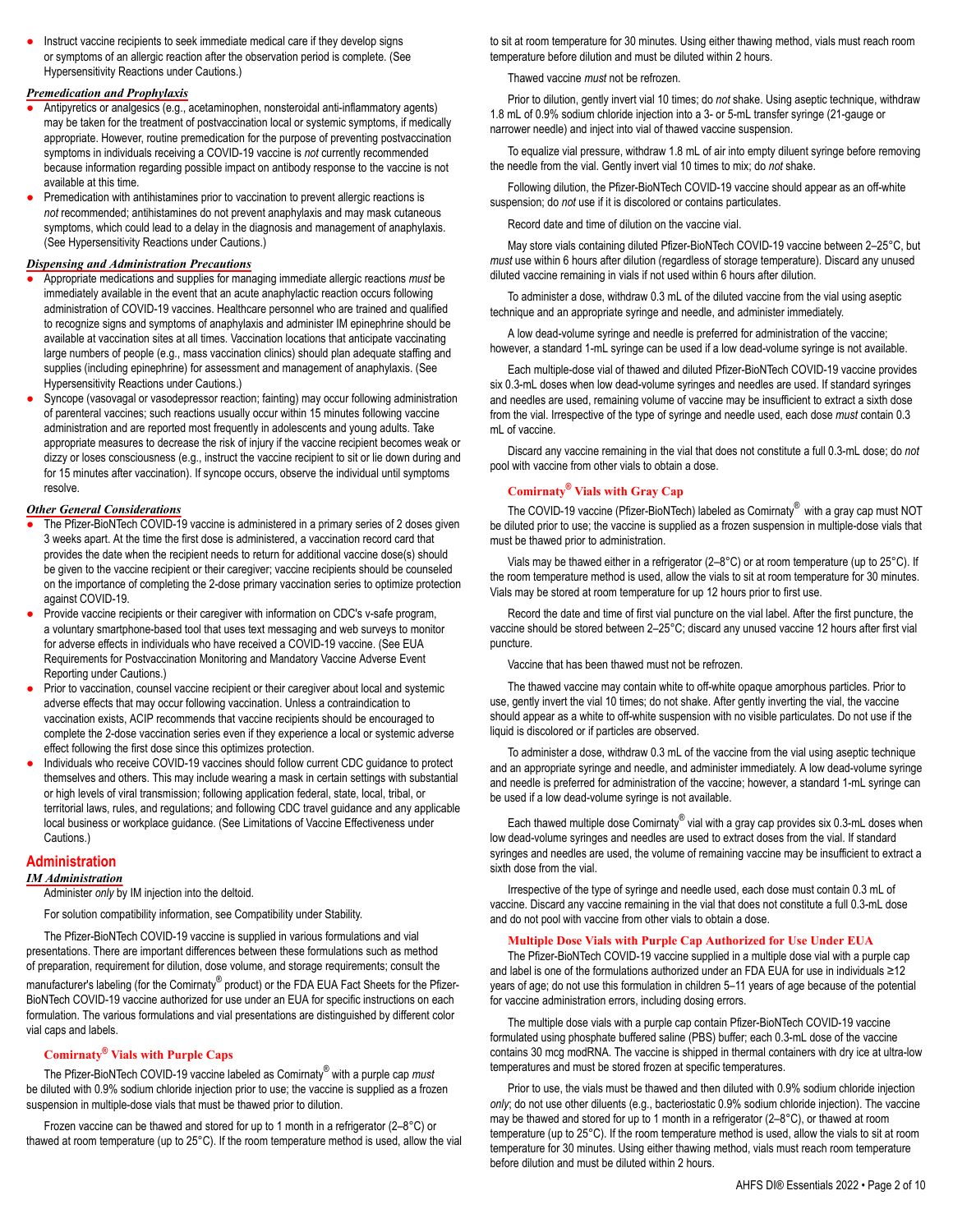#### Vaccine that has been thawed *must* not be refrozen.

Prior to dilution, gently invert the vials 10 times; do not shake. Inspect the liquid in the vial; the thawed vaccine should appear as a white to off-white suspension, but may contain white to off-white opaque amorphous particles. Do not use if the liquid is discolored or contains other particles.

Using aseptic technique, withdraw 1.8 mL of 0.9% sodium chloride injection into a 3- or 5-mL transfer syringe (21-gauge or narrower needle) and inject into the vial of thawed Pfizer-BioNTech COVID-19 vaccine suspension. To equalize vial pressure, withdraw 1.8 mL of air into the empty diluent syringe before removing the needle from the vial.

Gently invert the vial 10 times to mix; do not shake.

Following dilution, the vaccine should appear as an off-white suspension and should *not* be used if it is discolored or contains particulates.

Vials containing diluted COVID-19 vaccine (Pfizer-BioNTech) may be stored between 2–25°C, but *must* be used within 6 hours after dilution (regardless of storage temperature). Unused diluted vaccine remaining in vials should be discarded if not used within 6 hours after dilution.

To administer a dose of the thawed and diluted vaccine, withdraw 0.3 mL of the vaccine from the vial using aseptic technique and an appropriate syringe and needle, and administer immediately.

A low dead-volume syringe and needle is preferred for administration of the vaccine; however, a standard 1-mL syringe can be used if a low dead-volume syringe is not available.

Each diluted multiple dose vial with purple caps and labels provides six 0.3-mL doses when low dead-volume syringes and needles are used to extract doses from the vial. If standard syringes and needles are used, the volume of remaining vaccine may be insufficient to extract a sixth dose from the vial. Irrespective of the type of syringe and needle used, each dose *must* contain 0.3 mL of vaccine.

Discard any vaccine remaining in the vial that does not constitute a full 0.3-mL dose; do *not* pool with vaccine from other vials to obtain a dose.

#### **Multiple Dose Vials with Gray Cap Authorized for Use Under EUA**

The Pfizer-BioNTech COVID-19 vaccine supplied in a multiple dose vial with a gray cap and label is one of the formulations authorized for use under an FDA EUA for individuals ≥12 years of age; do not use this formulation in children 5–11 years of age because of the potential for vaccine administration errors, including dosing errors.

The multiple dose vials with a gray cap contain Pfizer-BioNTech COVID-19 vaccine formulated using tromethamine (Tris) buffer; each 0.3-mL dose of the vaccine contains 30 mcg modRNA.

The vaccine formulation with a gray cap is supplied as a frozen suspension that must *not* be diluted prior to use. The vials may arrive frozen in thermal containers with dry ice at ultra-low temperatures; once received, the frozen vials may be immediately transferred to the refrigerator and stored for up to 10 weeks, or stored in an ultra-low temperature freezer. Alternatively, the Pfizer-BioNTech COVID-19 vaccine vials with gray caps and labels may arrive at 2–8°C; in this case, the vials should be stored at 2–8°C after receipt.

Regardless of storage condition, the vaccine should not be used after 9 months from the date of manufacture printed on the vial and cartons.

Prior to use, the frozen vaccine must be thawed. Vials may be thawed either in a refrigerator  $(2-8\degree C)$  or at room temperature (up to 25 $\degree C$ ). If the room temperature method is used, allow the vials to sit at room temperature for 30 minutes. Vials may be stored at room temperature for up 12 hours prior to first puncture.

Vaccine that has been thawed must not be refrozen.

Record the date and time of first vial puncture on the vial label. After the first puncture, the vaccine should be stored at 2–25°C; discard any unused vaccine after 12 hours.

The thawed Pfizer-BioNTech COVID-19 vaccine may contain white to off-white opaque amorphous particles. Prior to use, gently invert the vials 10 times; do not shake. After gently inverting the vial, the vaccine should appear as a white to off-white suspension with no visible particulates. Do not use if the liquid is discolored or if particles are observed.

To administer a dose of the thawed vaccine, withdraw 0.3 mL of the vaccine from the vial using aseptic technique and an appropriate syringe and needle, and administer immediately. A low dead-volume syringe and needle is preferred for administration; however, a standard 1-mL syringe can be used if a low dead-volume syringe is not available.

Each multiple dose vial with a gray cap provides six 0.3-mL doses when low dead-volume syringes and needles are used to extract doses from the vial. If standard syringes and needles are used, the volume of remaining vaccine may be insufficient to extract a sixth dose from the vial.

Irrespective of the type of syringe and needle used, each dose must contain 0.3 mL of vaccine. Discard any vaccine remaining in the vial that does not constitute a full 0.3-mL dose and do not pool with vaccine from other vials to obtain a dose.

**Multiple Dose Vials with Orange Cap Authorized for Use Under EUA**

The Pfizer-BioNTech COVID-19 vaccine formulation authorized for use in children 5–11 years of age is supplied in a multiple dose vial with an orange cap and label and uses Tris buffer; each 0.2-mL dose contains 10 mcg modRNA.

The vaccine formulation with an orange cap is supplied as a frozen suspension concentrate that *must* be diluted before use.

Vials may arrive frozen in thermal containers with dry ice at ultra-low temperatures; once received, the frozen vials may be transferred immediately to the refrigerator and stored for up to 10 weeks, or stored in an ultra-low temperature freezer. Alternatively, the Pfizer-BioNTech COVID-19 vaccine vials with orange caps and labels may arrive at 2–8°C; in this case, the vials should be stored at 2–8°C after receipt.

Regardless of storage condition, the vaccine should not be used after 9 months from the date of manufacture printed on the vial and cartons.

Prior to use, the frozen vaccine must be thawed and diluted with 0.9% sodium chloride injection only; do not use bacteriostatic 0.9% sodium chloride injection or any other diluent.

Vials may be thawed in a refrigerator (2–8°C) or at room temperature (up to 25°C); if the room temperature method is used, allow the vials to sit at room temperature for 30 minutes. Vials may be stored at room temperature for up 12 hours prior to use.

The thawed vaccine should appear as a white to off-white suspension, but may contain white to off-white opaque amorphous particles; do not use the vaccine if it is discolored or contains other particles.

Vaccine that has been thawed must not be refrozen.

To dilute the thawed vaccine, gently invert the vial 10 times; do not shake. Using aseptic technique, withdraw 1.3 mL of 0.9% sodium chloride injection into a 3- or 5-mL transfer syringe (21-gauge or narrower needle) and add to the thawed vaccine vial.

To equalize vial pressure, withdraw 1.3 mL of air into the empty diluent syringe before removing the needle from the vial.

After addition of diluent, gently invert the vial 10 times to mix; do not shake.

Following dilution, the vaccine should appear as an off-white suspension; do not use if the solution is discolored or contains particulates.

The diluted vaccine may be stored at 2–25°C, but must be used within 12 hours after dilution (regardless of storage temperature). Discard any unused vaccine remaining in vials if not used within 12 hours after dilution.

Prior to vaccine administration, verify that the vial of Pfizer-BioNTech COVID-19 vaccine has an orange plastic cap and a label with an orange border that states "Age 5 y to <12 y."

To administer a dose of the thawed and diluted vaccine, withdraw 0.2 mL of vaccine from the vial using aseptic technique and an appropriate syringe and needle, and administer immediately.

A low dead-volume syringe and needle is preferred for administration of the vaccine; however, a standard 1-mL syringe can be used if a low dead-volume syringe is not available.

Each multiple dose vial with an orange cap provides ten 0.2-mL doses when low deadvolume syringes and needles are used to extract doses from the vial. If standard syringes and needles are used, the volume of remaining vaccine may be insufficient to extract 10 doses from the vial.

Irrespective of the type of syringe and needle used, each dose must contain 0.2 mL of vaccine. Discard any vaccine remaining in the vial that does not constitute a full 0.2-mL dose and do not pool with vaccine from other vials to obtain a dose.

#### **Dosage**

Pfizer-BioNTech COVID-19 vaccine is available in various formulations and vial presentations. Ensure the correct age-appropriate formulation is selected for administration. Pfizer-BioNTech COVID-19 vaccine (Comirnaty®) and the 2 EUA authorized 30 mcg/0.3 mL formulations should not be used for individuals 5–11 years of age in order to avoid vaccine administration errors, including dosing errors.

A 2-dose regimen of the Pfizer-BioNTech COVID-19 vaccine is considered a complete primary vaccination series. Individuals should generally not receive more than one complete vaccination series for active immunization against COVID-19.

Individuals are considered fully vaccinated against COVID-19 ≥2 weeks after receiving the second dose of a 2-dose vaccination series of an mRNA vaccine.

Pfizer-BioNTech COVID-19 vaccine (Comirnaty<sup>®</sup>) and Pfizer-BioNTech COVID-19 vaccine 30 mcg/0.3 mL formulations (purple and gray cap and label) without a trade name can be used interchangeably when prepared based on their respective instructions.

Doses for the primary vaccination series and the additional primary dose, if indicated, should be completed with the same vaccine product. ACIP states that in *exceptional* situations when the mRNA COVID-19 vaccine used for first dose cannot be determined or is no longer available, may administer any available mRNA COVID-19 vaccine approved or authorized by FDA with a minimum interval of 28 days between doses to complete the mRNA COVID-19 vaccination series. If 2 doses of *different* mRNA COVID-19 vaccines are administered for the primary series in such situations (or inadvertently), the primary series is considered complete.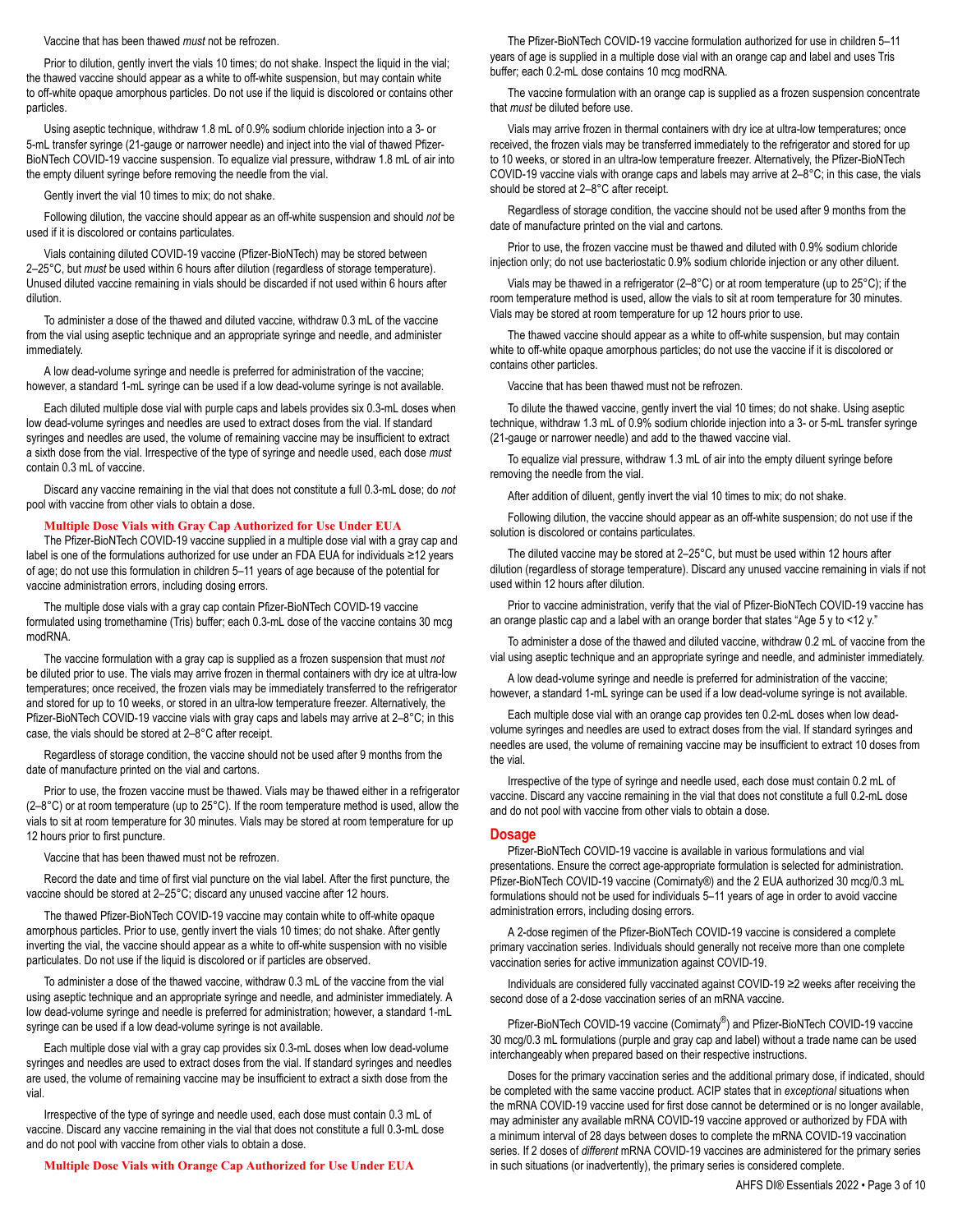ACIP additionally states that, in limited, *exceptional* situations when an individual received the first dose of an mRNA COVID-19 vaccine but is unable to complete the vaccination series with either the same or different mRNA COVID-19 vaccine (e.g., due to a contraindication), may consider giving a single dose of the Janssen COVID-19 vaccine at least 28 days after the dose of mRNA COVID-19 vaccine. In such exceptional circumstances, the individual should be considered to have received complete single-dose vaccination with the Janssen COVID-19 vaccine, not a mixed vaccination series.

For booster doses, ACIP states use of an mRNA COVID-19 vaccine is preferred in individuals ≥18 years of age even for those who received the Janssen COVID-19 vaccine for their single-dose primary series. However, if an mRNA vaccine cannot be given, offering the Janssen COVID-19 vaccine as a booster is preferable to not providing any COVID-19 vaccine booster. In individuals 12–17 years of age, only the Pfizer-BioNTech COVID-19 vaccine can be used for the booster dose.

See Table 1 for recommended doses and dosing intervals for the Pfizer-BioNTech COVID-19 Vaccine.

#### **Table 1. Pfizer-BioNTech COVID-19 Vaccine Primary Series, Additional Primary Dose, and Booster Dose Recommendations**

|                                          | <b>PRIMARY</b><br><b>SERIES</b>                                                                                                                                                       | <b>PRIMARY</b><br><b>SERIES</b>                                                                                                                                                                                              | <b>BOOSTER DOSE</b>                                                                                             |
|------------------------------------------|---------------------------------------------------------------------------------------------------------------------------------------------------------------------------------------|------------------------------------------------------------------------------------------------------------------------------------------------------------------------------------------------------------------------------|-----------------------------------------------------------------------------------------------------------------|
| <b>Indicated</b><br>population           | All individuals $\geq$ 12<br>years of age                                                                                                                                             | Individuals $5-11$<br>years of age                                                                                                                                                                                           | All individuals $>12$<br>years of age                                                                           |
| Vial cap and label                       | Purple or gray                                                                                                                                                                        | Orange                                                                                                                                                                                                                       | Purple or gray                                                                                                  |
| Dose                                     | $30 \text{~mg}$                                                                                                                                                                       | $10 \text{ mg}$                                                                                                                                                                                                              | $30 \text{~mg}$                                                                                                 |
| <b>Injection volume</b>                  | $0.3$ mL                                                                                                                                                                              | $0.2$ mL                                                                                                                                                                                                                     | $0.3$ mL                                                                                                        |
| <b>Recommended</b><br>doses and interval | 2 doses,<br>administered<br>21 days apart<br>Additional (third)<br>primary dose of 0.3<br>mL recommended<br>$\geq$ 28 days after<br>completion of<br>primary series in<br>individuals | 2 doses,<br>administered<br>21 days apart<br>Additional (third)<br>primary dose of 0.2<br>mL recommended<br>$\geq$ 28 days after<br>completion of<br>primary series in<br>immunocompromised immunocompromised<br>individuals | 1 dose, administered<br>$>5$ months after<br>completion of<br>primary series<br>(including)<br>additional dose) |

#### *Pediatric Patients*

**Primary Vaccination Series**

#### *>Children 5 through 11 Years of Age†*

*IM:* For primary vaccination in this age group, the FDA EUA authorizes two 0.2-mL doses of the Pfizer-BioNTech COVID-19 vaccine 10 mcg/0.2 mL formulation (orange cap) administered 3 weeks apart.

#### *>Adolescents 12 through 15 Years of Age†*

**IM:** For primary vaccination in this age group, the FDA EUA authorizes two 0.3mL doses of the Pfizer-BioNTech COVID-19 vaccine 30 mcg/0.3 mL formulation administered 3 weeks apart.

#### *>Adolescents 16 through 17 Years of Age*

*IM:* For primary vaccination, administer two 0.3-mL doses of the Pfizer-BioNTech COVID-19 vaccine 30 mcg/0.3 mL formulation 3 weeks apart.

*>Third Primary Dose in Immunocompromised Children ≥5 Years of Age† IM:* FDA EUA permits administration of an additional (third) primary dose ≥28 days after the second dose in solid organ transplant recipients or those diagnosed with conditions considered to have an equivalent level of immunocompromise. The additional primary dose is 0.2 mL (using the 10 mcg/0.2 mL formulation [orange cap]) in children 5–11 years of age or 0.3 mL (using the 30 mcg/0.3 mL formulation [purple or gray cap]) in adolescents ≥12 years of age.

#### *>Homologous Booster Dose in Children ≥12 Years of Age†*

*IM:* FDA EUA permits a single 0.3-mL booster dose administered ≥5 months after completion of the primary vaccination series in adolescents ≥12 years of age.

#### *Adults*

#### **Primary Vaccination Series**

*IM:* Two 0.3-mL doses of the vaccine administered 3 weeks apart. *>Third Primary Dose in Immunocompromised Adults†*

**IM:** FDA EUA permits administration of an additional (third) 0.3-mL primary dose ≥28 days after the second dose in solid organ transplant recipients or those diagnosed with conditions considered to have an equivalent level of immunocompromise.

#### **Homologous Booster Dose†**

*IM:* FDA EUA permits a single 0.3-mL booster dose administered ≥5 months after completion of the primary vaccination series in adults.

#### **Heterologous Booster Dose†**

*IM:* FDA EUA permits a single 0.3-mL booster dose administered after completion of a primary vaccination series with another authorized or approved COVID-19 vaccine in adults. When a heterologous booster dose is used, the dosing interval is the same as that authorized for a booster dose of the vaccine product used for primary vaccination.

### **Cautions**

#### **Contraindications**

Known history of severe allergic reaction (e.g., anaphylaxis) to any component of the vaccine. (See Actions.)

ACIP considers the following to be contraindications to vaccination with *both* mRNA COVID-19 vaccines (Pfizer BioNTech COVID-19 vaccine and Moderna COVID-19 vaccine):

- Severe allergic reaction (e.g., anaphylaxis) after a previous dose of an mRNA COVID-19 vaccine or severe allergic reaction to a component of the vaccine (e.g., polyethylene glycol [PEG]).
- Known (diagnosed) allergy to a component of the vaccine (e.g., PEG).

#### **Warnings/Precautions**

#### *Sensitivity Reactions*

#### **Hypersensitivity Reactions**

Severe allergic reactions, including anaphylaxis, reported rarely following administration of mRNA COVID-19 vaccines outside of clinical trials.

Following issuance of the FDA EUA for the Pfizer-BioNTech COVID-19 vaccine, safety monitoring data identified 21 cases of anaphylaxis occurring between December 14–23, 2020 among 1,893,360 individuals in the US who received the first dose of the vaccine (11.1 cases per million vaccine doses administered).

Delayed-onset local reactions (e.g., erythema, induration, pruritus, tenderness) around the injection site area reported in some vaccine recipients, after first dose of an mRNA COVID-19 vaccine. ACIP states that delayed-onset local reaction after the first dose of an mRNA COVID-19 vaccine is *not* a contraindication or precaution to administration of the second vaccine dose.

If a hypersensitivity reaction, including anaphylaxis, occurs following COVID-19 vaccination, report the case to VAERS. (See EUA Requirements for Postvaccination Monitoring and Mandatory Vaccine Adverse Event Reporting under Cautions.)

Because anaphylactic reactions have been reported rarely following administration of COVID-19 vaccines, ACIP issued interim guidance with contraindications and precautions for use of COVID-19 vaccines pending further investigation.

**History of severe allergic reaction (e.g., anaphylaxis) after a previous dose of an mRNA COVID-19 vaccine or any of its components (e.g., PEG):** ACIP considers this a **contraindication** to vaccination with the mRNA COVID-19 vaccines. ACIP states may consider using an alternative COVID-19 vaccine (Janssen COVID-19 vaccine) in such individuals. However, because of potential cross-reactive hypersensitivity between ingredients in mRNA COVID-19 vaccines and the Janssen COVID-19 vaccine (including PEG and polysorbate 80, respectively), consider consultation with an allergist-immunologist to help determine if the individual can safely receive the Janssen COVID-19 vaccine.

**Known (diagnosed) allergy to a component of the vaccine (e.g., PEG):** ACIP considers this a **contraindication** to vaccination with the mRNA COVID-19 vaccines. ACIP states may consider using an alternative COVID-19 vaccine (Janssen COVID-19 vaccine) in such individuals. However, because of potential cross-reactive hypersensitivity between ingredients in mRNA COVID-19 vaccines and the Janssen COVID-19 vaccine (including PEG and polysorbate 80, respectively), consider consultation with an allergist-immunologist to help determine if the individual can safely receive the Janssen COVID-19 vaccine.

**History of any immediate allergic reaction to any other vaccine or injectable therapy (i.e., IM, IV, or sub-Q vaccines or therapies):** ACIP considers this a **precaution**, but not a contraindication, to COVID-19 vaccination. ACIP states that history of allergic reaction to sub-Q immunotherapy for allergies (i.e., allergy shots) is **not** a contraindication or precaution to COVID-19 vaccination.

**History of immediate allergic reaction to a vaccine or injectable therapy that contains multiple components (one or more of which is a component of a COVID-19 vaccine), but it is not known which component elicited the reaction:** ACIP considers this a **precaution**, but not a contraindication, to the COVID-19 vaccine.

**History of allergic reactions (including severe allergic reactions) not related to COVID-19 vaccines, other vaccines, or injectable therapies:** ACIP states that food, pet, insect, venom, or environmental allergies and allergic reactions to oral medications (including the oral equivalents of injectable medications) are **not** a contraindication or precaution to COVID-19 vaccination. Latex allergy is **not** a contraindication or precaution since vial stoppers of COVID-19 vaccines are not made with natural rubber latex. Allergies to eggs or gelatin are **not** a contraindication or precaution since COVID-19 vaccines do not contain eggs or gelatin. In addition, a family history of allergies is **not** a contraindication or precaution to COVID-19 vaccination.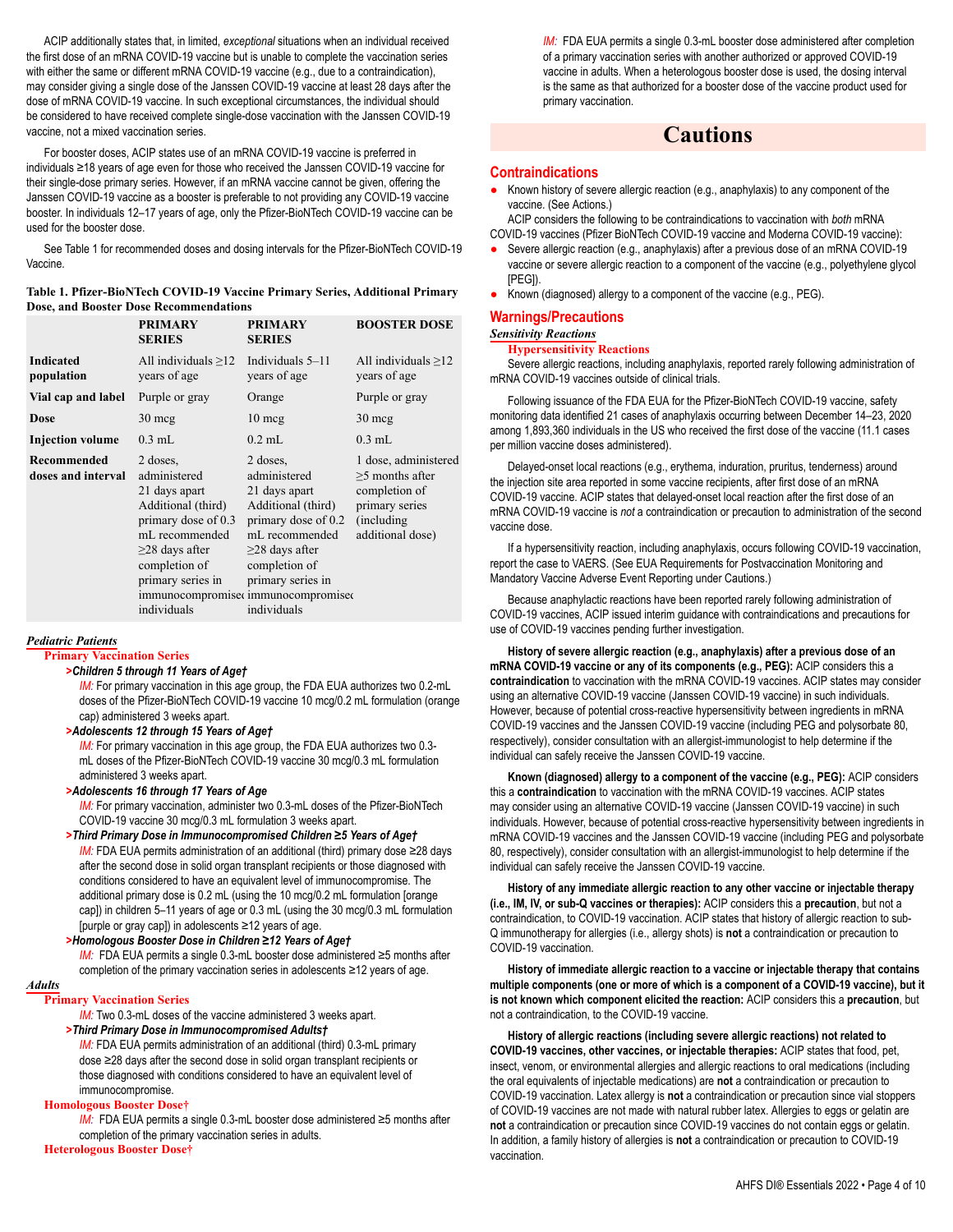**History of delayed-onset local reactions (e.g., erythema, induration, pruritus) around the injection site area after first dose of an mRNA COVID-19 vaccine:** ACIP states that these local reactions are **not** a contraindication or precaution for administration of second dose of mRNA COVID-19 vaccine. Such individuals should receive the second dose using the same mRNA COVID-19 vaccine used for first dose at the recommended interval, preferably in the opposite arm.

If a **precaution** for COVID-19 vaccination is identified, ACIP recommends performing a risk assessment to help decide whether the individual should be vaccinated.

ACIP states to observe the following individuals for 30 minutes after vaccination: those with a history of an immediate allergic reaction of any severity to any other vaccine or injectable therapy, those with a contraindication to a different type of COVID-19 vaccine (i.e., viral vector), those with a history of a non-severe, immediate allergic reaction to a previous dose of COVID-19 vaccine, and those with a history of anaphylaxis due to any cause not considered a contraindication; observe all other individuals for 15 minutes. Instruct vaccine recipients to seek immediate medical care if they develop signs or symptoms of an allergic reaction after their observation period ends and they have left the vaccination site.

Appropriate medications and supplies to manage immediate allergic reactions (e.g., epinephrine) *must* be immediately available in the event that an acute anaphylactic reaction occurs following administration of a COVID-19 vaccine. Early recognition of clinical signs and symptoms of anaphylaxis is important. Immediately treat individuals with suspected anaphylaxis with IM epinephrine.

ACIP interim guidance regarding preparation for and management of anaphylaxis at COVID-19 vaccination sites are available at the CDC website at https://www.cdc.gov/vaccines/ covid-19/clinical-considerations/managing-anaphylaxis.html and https://www.cdc.gov/vaccines/ covid-19/info-by-product/clinical-considerations.html.

When confronted with a complex COVID-19 vaccine safety question concerning an individual patients that is not readily addressed by ACIP guidance, US healthcare personnel or health departments can request a clinical consultation from the Clinical Immunization Safety Assessment COVIDvax project (https://www.cdc.gov/vaccinesafety/ensuringsafety/monitoring/ cisa/index.html).

#### *Lymphadenopathy*

Lymphadenopathy reported in clinical trials evaluating COVID-19 vaccine (Pfizer-BioNTech).

Unilateral axillary adenopathy, including palpable axillary mass, identified through selfdetection or incidentally on breast imaging in individuals who received an mRNA COVID-19 vaccine outside of clinical trials. Consider vaccine-induced hyperplastic axillary adenopathy in differential diagnosis if unilateral axillary adenopathy identified on breast imaging in individuals who recently received an mRNA COVID-19 vaccine. Some experts suggest scheduling routine screening mammography or ultrasound prior to first dose of an mRNA COVID-19 vaccine or 4–6 weeks following second dose of the vaccine, if possible, and if this would not unduly delay appropriate care.

Consider that increased axillary lymph node or deltoid uptake has been detected on positron emission tomography (PET) or other imaging performed in individuals who recently received an mRNA vaccine.

#### *Myocarditis and Pericarditis*

Rare reports of acute myocarditis or pericarditis in recipients of mRNA COVID-19 vaccines (Pfizer-BioNTech COVID-19 vaccine or Moderna COVID-19 vaccine). Symptom onset typically within 2–7 days (range: 0–40 days) after receipt of a dose of an mRNA COVID-19 vaccine; reported more frequently after the second vaccine dose than the first dose. Observational data have suggested an increased risk with the Moderna COVID-19 vaccine compared with other authorized or approved COVID-19 vaccines.

Data to date indicate that myocarditis and pericarditis following vaccination with an mRNA COVID-19 vaccine have predominantly occurred in male adolescents and young adults (range: 12–29 years of age). Observed risk of myocarditis and pericarditis is higher among males <40 years of age. Although most patients were hospitalized and some required intensive care support, the majority of cases responded to conservative treatment. Additional data needed regarding potential for long-term sequelae.

Consider the possibility of myocarditis and pericarditis in the differential diagnosis for adolescents or young adults with acute chest pain, shortness of breath, or palpitations. During initial evaluation of suspected cases, query the patient about prior COVID-19 vaccination and pertinent medical, travel, and social history; in addition, consider assessing ECG, troponin levels, and inflammatory markers such as C-reactive protein and erythrocyte sedimentation rate. Consider expert consultation regarding diagnosis, management, and follow-up.

**Individuals who developed myocarditis or pericarditis after a dose of an mRNA COVID-19 vaccine:** Because it is unclear whether such individuals are at increased risk of further adverse cardiac effects following a subsequent dose of the vaccine, experts recommend deferring subsequent doses until additional safety data are available.

**Individuals with a history of myocarditis or pericarditis unrelated to mRNA COVID-19 vaccination (e.g., prior to COVID-19 vaccination):** Data are limited regarding the safety and efficacy of COVID-19 vaccines in such individuals. ACIP states that any COVID-19 vaccine

approved or authorized by FDA can be administered after the episode of myocarditis or pericarditis unrelated to COVID-19 vaccination has completely resolved.

Inform individuals receiving an mRNA COVID-19 vaccine, about the possibility of myocarditis or pericarditis after receiving the vaccine and advise them to seek medical care if symptoms occur after vaccination.

If myocarditis or pericarditis occurs after receipt of a COVID-19 vaccine, report the case to VAERS. (See EUA Requirements for Postvaccination Monitoring and Mandatory Vaccine Adverse Event Reporting under Cautions.)

#### *Thrombocytopenia*

Very rare reports of thrombocytopenia, including immune thrombocytopenia (ITP), in recipients of mRNA COVID-19 vaccines (Pfizer-BioNTech COVID-19 vaccine or Moderna COVID-19 vaccine) during post-authorization surveillance.

As of April 24, 2021, 11 cases of cerebral venous sinus thrombosis (CVST) have been reported in recipients of mRNA COVID-19 vaccines (3 in recipients of the Pfizer-BioNTech vaccine and 8 in recipients of the Moderna vaccine). However, only 6 were considered to be potential incident cases of CVST; thrombocytopenia was not reported in any of these patients. At the time of this analysis, 6.3 million doses of mRNA COVID-19 vaccines had been administered, and there were no confirmed cases of CVST with thrombocytopenia in recipients of the Pfizer-BioNTech COVID-19 vaccine or Moderna COVID-19 vaccine.

#### *Concomitant Illness*

Base decision to administer or delay vaccination in an individual with a current or recent febrile illness on the severity of symptoms and etiology of the illness.

ACIP states that a moderate or severe acute illness is a precaution for administration of vaccines and recommends that a risk assessment be performed with potential deferral of vaccination. Deferring vaccination until an individual has recovered avoids superimposing vaccine adverse effects on the underlying illness or mistakenly concluding that a manifestation of the underlying illness resulted from vaccine administration.

#### **Individuals with Current SARS-CoV-2 Infection**

ACIP recommends deferring COVID-19 vaccination in individuals with known *current* SARS-CoV-2 infection until they have recovered from the acute illness (if symptomatic) and until criteria for discontinuance of isolation have been met.

#### **Individuals with Prior SARS-CoV-2 Infection**

Available data suggest that COVID-19 vaccines can be given safely to individuals with evidence of *prior* SARS-CoV-2 infection.

#### **Individuals with a History of Multisystem Inflammatory Syndrome**

Data not available to date regarding safety and efficacy of COVID-19 vaccines in adults or children with a history of multisystem inflammatory syndrome (MIS-A or MIS-C, respectively). ACIP recommends weighing theoretical concerns of dysregulated immune response to SARS-CoV-2 against the known risks of COVID-19 following reinfection and the benefits of protection following COVID-19 vaccination.

ACIP states that individuals with a history of MIS-A or MIS-C may choose to be vaccinated.

If MIS-A or MIS-C associated with a confirmed SARS-CoV-2 infection develops after receipt of a COVID-19 vaccine, consider referral to a specialist in infectious diseases, rheumatology, or cardiology. US healthcare providers and health departments can also request a clinical consultation from the Clinical Immunization Safety Assessment COVIDvax project (https:// www.cdc.gov/vaccinesafety/ensuringsafety/monitoring/cisa/index.html).

If MIS-A or MIS-C occurs following COVID-19 vaccination, report the case to VAERS. (See EUA Requirements for Postvaccination Monitoring and Mandatory Vaccine Adverse Event Reporting under Cautions.)

#### *Individuals with Underlying Medical Conditions*

ACIP states that individuals with altered immunocompetence or certain underlying medical conditions may receive any COVID-19 vaccine approved or authorized by FDA, unless they have a contraindication to the vaccine. Current FDA-approved or FDA-authorized COVID-19 vaccines are not live vaccines, so they may be safely administered to immunocompromised individuals.

US healthcare providers and health departments can request a clinical consultation from the Clinical Immunization Safety Assessment COVIDvax project (https://www.cdc.gov/vaccinesafety/ ensuringsafety/monitoring/cisa/index.html) if they have concerns about vaccinating individuals with certain underlying medical conditions.

#### **Individuals with Altered Immunocompetence**

Individuals with altered immunocompetence, including those receiving immunosuppressive therapy (see Specific Drugs under Interactions), may have diminished immune responses to vaccines, including the Pfizer-BioNTech COVID-19 vaccine.

Immunocompromised individuals (e.g., solid organ transplant recipients, those with lymphoid malignancies) may have reduced immune responses following a 2-dose vaccination series of an mRNA COVID-19 vaccine compared with those who are not immunocompromised.

Administration of an additional dose of mRNA COVID-19 vaccine after the initial 2-dose vaccination series may enhance immune responses to the vaccine. Results of a study indicated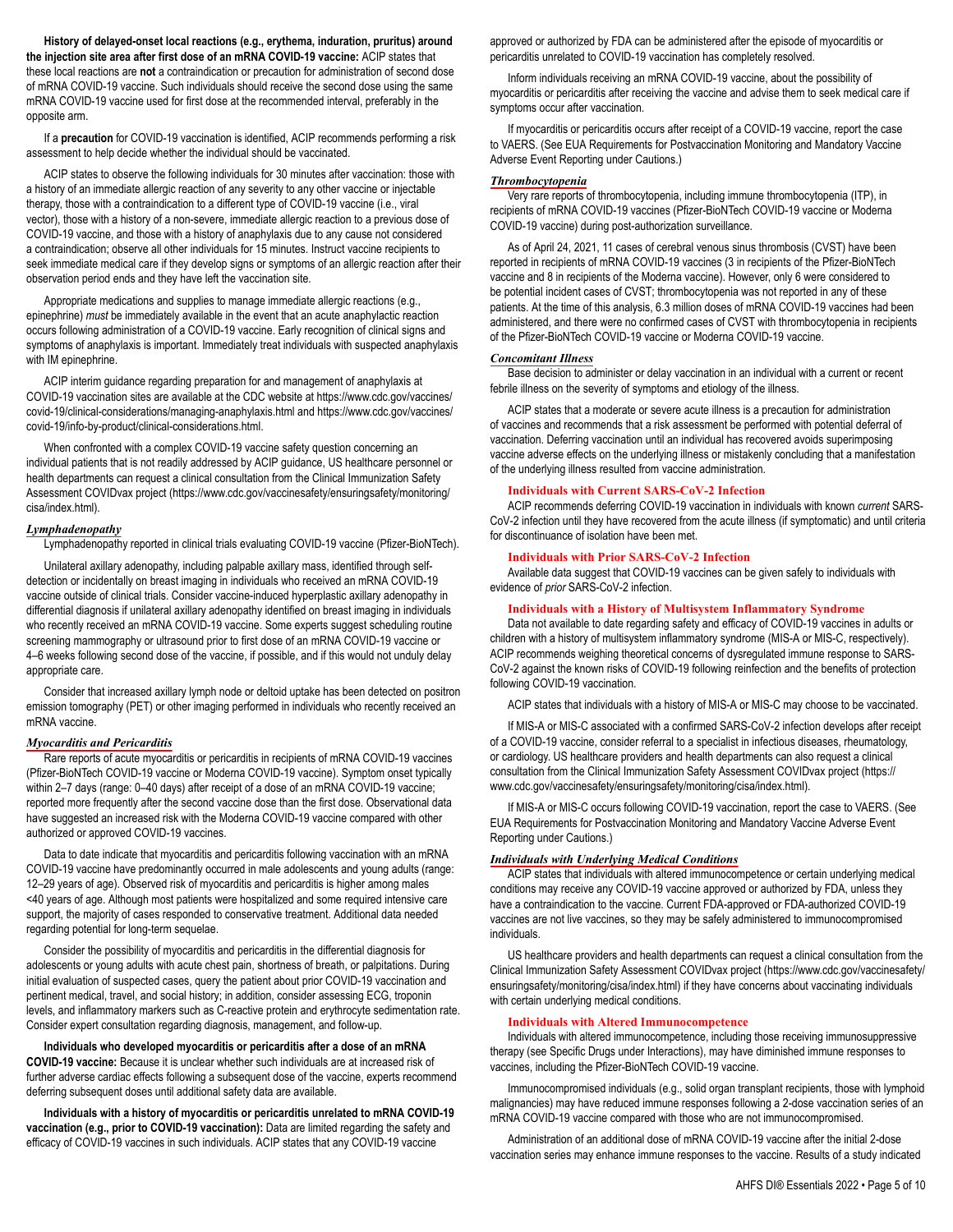that a third dose of the Pfizer-BioNTech COVID-19 vaccine in solid organ transplant recipients is only moderately effective in increasing protective antibody titers in such patients.

Local and systemic adverse effects following administration of the Pfizer-BioNTech COVID-19 vaccine in individuals with chronic, stable HIV infection are similar to or lower than those observed overall in individuals ≥16 years of age who received the vaccine in clinical trials.

FDA EUA for the Pfizer-BioNTech COVID-19 vaccine permits administration of an additional (third) dose of the vaccine at least 28 days after completion of the initial 2-dose vaccination series in individuals ≥5 years of age who are solid organ transplant recipients or diagnosed with conditions considered to have an equivalent level of immunocompromise.

ACIP recommends that individuals who are moderately or severely immunocompromised follow booster recommendations for the general population.

Counsel immunocompromised individuals about the unknown safety profile and effectiveness of COVID-19 vaccines in immunocompromised populations and the potential for reduced immune responses. Advise them of the need to continue following all current CDC guidelines for fully vaccinated individuals (e.g., wearing a mask in certain settings with substantial or high levels of viral transmission) to protect themselves from COVID-19.

#### **Individuals with Autoimmune Conditions**

ACIP states that individuals with autoimmune conditions may receive any COVID-19 vaccine approved or authorized by FDA, unless they have a contraindication to the vaccine.

#### **Individuals with Liver Disease**

American Association for the Study of Liver Diseases (AASLD) released a consensus statement regarding use of COVID-19 vaccines in individuals with chronic liver disease or a liver transplant. These experts state vaccination against COVID-19 is strongly recommended because of increased risk of morbidity and mortality in adults with chronic liver disease, especially those with cirrhosis.

AASLD also recommends that those with chronic liver disease receiving treatment with prednisone, antimetabolites, or biologic therapies and those with hepatocellular carcinoma who receive an mRNA COVID-19 vaccine should receive a third (additional) dose of the vaccine administered ≥28 days after the 2-dose primary series.

Consult AASLD consensus statement for additional guidance on use of COVID-19 vaccines in individuals with chronic liver disease.

#### **Individuals with a History of Guillain-Barré Syndrome (GBS)**

To date, GBS not reported in clinical trials evaluating mRNA COVID-19 vaccines.

ACIP states that individuals with a history of GBS may receive any COVID-19 vaccine approved or authorized by FDA, unless they have a contraindication to the vaccine.

If GBS occurs following COVID-19 vaccination, report the case to VAERS. (See EUA Requirements for Postvaccination Monitoring and Mandatory Vaccine Adverse Event Reporting under Cautions.)

#### **Individuals with a History of Bell's Palsy**

Although a causal relationship not established, several cases of Bell's palsy reported in individuals who received the Pfizer-BioNTech or the Moderna COVID-19 vaccines.

ACIP states, in the absence of a causal relationship between COVID-19 vaccines and Bell's palsy, individuals with a history of Bell's palsy may receive COVID-19 vaccination, unless they have a contraindication to the vaccine.

If Bell's palsy occurs following COVID-19 vaccination, report the case to VAERS. (See EUA Requirements for Postvaccination Monitoring and Mandatory Vaccine Adverse Event Reporting under Cautions.)

#### **Individuals with Increased Bleeding Risk**

Advise individuals who have bleeding disorders or are receiving anticoagulant therapy about the risk of hematoma from IM injections.

ACIP states that IM vaccines may be given to individuals who have bleeding disorders if a clinician familiar with the patient's bleeding risk determines that the preparation can be administered with reasonable safety. In these cases, use a fine needle (23 gauge or smaller) to administer the vaccine and apply firm pressure to the injection site (without rubbing) for ≥2 minutes. In individuals receiving therapy for hemophilia, schedule IM vaccines for administration shortly after a dose of such therapy.

Individuals receiving anticoagulation therapy presumably have the same bleeding risk as those with clotting factor disorders and should follow the same guidelines for IM administration. If possible, schedule IM vaccines prior to use of an anticoagulant so that patient's risk of bleeding is not increased by the drug's therapeutic action.

#### *History of Dermal Filler Use*

Administration of an mRNA COVID-19 vaccine to individuals who have received injectable dermal fillers (e.g., hyaluronic acid dermal fillers) has infrequently resulted in swelling at or near site of dermal filler injection (usually face or lips) starting 1–2 days after vaccination. This effect reported when the vaccine was given 2 weeks to 6 months or longer after last dermal filler injection; appears to be temporary and resolves with medical treatment, including corticosteroid therapy.

ACIP states that individuals who have received injectable dermal fillers may receive COVID-19 vaccination, unless they have a contraindication. Advise such individuals to contact their healthcare provider for evaluation if they develop swelling at or near site of dermal filler injection following vaccination.

#### *Individuals Vaccinated Outside the US*

Some individuals in the US may have previously received vaccination against COVID-19 in another country using a vaccine not approved or authorized by FDA and/or not listed for emergency use by WHO. ACIP provides guidance on COVID-19 vaccination in such patients.

#### *Limitations of Vaccine Effectiveness*

May not protect all vaccine recipients against COVID-19.

Use of COVID-19 vaccines for outbreak management or for postexposure prophylaxis to prevent SARS-CoV-2 infection in individuals with a specific known exposure to the virus is unlikely to be effective, and *not* currently recommended.

The FDA-approved or FDA-authorized COVID-19 vaccines are both efficacious and effective against symptomatic SARS-CoV-2 infection, including severe forms of disease. A substantial amount of data is available that has evaluated the effectiveness of COVID-19 vaccines in real world conditions.

The high vaccine efficacy against symptomatic COVID-19 and other evidence suggests that transmission risk is substantially reduced after vaccination. Vaccination against COVID-19 has substantially reduced the burden of disease in the US through prevention of serious disease in vaccinated individuals and interruption of chains of transmission.

Based on the unknown duration of vaccine-induced protection and unknown extent of protection against emerging SARS-CoV-2 variants, counsel individuals who receive COVID-19 vaccination and are considered fully vaccinated and those who have received a third primary dose or a booster dose of the vaccine to continue to follow current CDC interim guidance for fully vaccinated individuals to protect themselves and others. Consult the CDC website at https:// www.cdc.gov/coronavirus/2019-ncov/vaccines/fully-vaccinated-guidance.html for information on precautionary measures that fully vaccinated individuals should take.

#### *Duration of Immunity*

Duration of protection against SARS-CoV-2 infection following vaccination with a 2-dose regimen of the Pfizer-BioNTech COVID-19 vaccine not fully evaluated.

The immunogenicity of COVID-19 vaccines has been demonstrated through 6 to 8 months after completion of the primary vaccine series. However, waning antibody levels and reduced neutralization of variants have been documented.

#### *Improper Storage and Handling*

Improper storage or handling of vaccines may reduce or destroy vaccine potency resulting in inadequate or no immune response in vaccine recipients. Inspect all vaccines on delivery and monitor during storage to ensure that recommended storage temperatures are maintained.

The Pfizer-BioNTech COVID-19 vaccine must be shipped, stored, and handled under specific conditions at all times, including maintaining cold chain conditions and chain of custody, according to specifications in the EUA fact sheet for healthcare providers and guidance from the manufacturer and CDC.

Contact the manufacturer at 800-666-7248 or 877-829-2619 for guidance if there are concerns about mishandling, including inadvertent temporary temperature excursions.

#### *EUA Requirements for Postvaccination Monitoring and Mandatory Vaccine Adverse Event Reporting*

Safety and efficacy not established for uses authorized under the FDA EUA. (See Prevention of Coronavirus Disease 2019 [COVID-19] under Uses.)

Some data are available regarding adverse effects associated with use of the vaccine. (See Common Adverse Effects under Cautions.) Additional adverse effects, some of which may be serious, may become apparent with more widespread use.

Monitor all vaccine recipients for immediate adverse reactions according to CDC (ACIP) guidelines. (See General under Dosage and Administration.)

Provide vaccine recipients or their caregivers with information on, and encourage participation in, CDC's voluntary smartphone-based tool (v-safe) that uses text messaging and web surveys to check in with individuals who have received a COVID-19 vaccine to identify potential adverse effects. Information on v-safe is available at https://www.cdc.gov/vsafe.

**It is mandatory that vaccination providers administering the Pfizer-BioNTech COVID-19 vaccine report all vaccine administration errors (even if not associated with an adverse event) and serious adverse events (irrespective of attribution to vaccination) that occur following vaccination and also report all cases of multisystem inflammatory syndrome (MIS) and COVID-19 that result in hospitalization or death in vaccine recipients to VAERS.** Can complete and submit VAERS reports online at https:// vaers.hhs.gov/reportevent.html or by faxing to 877-721-0366; include the words "Pfizer-BioNTech COVID-19 Vaccine EUA" in description section of the report. Obtain additional information on submitting a VAERS report by calling 800-822-7967 or emailing info@vaers.org. To the extent feasible, also provide a copy of the VAERS form to the manufacturer (Pfizer) at https://www.pfizersafetyreporting.com, 866-635-8337 (fax), or 800-438-1985 (phone).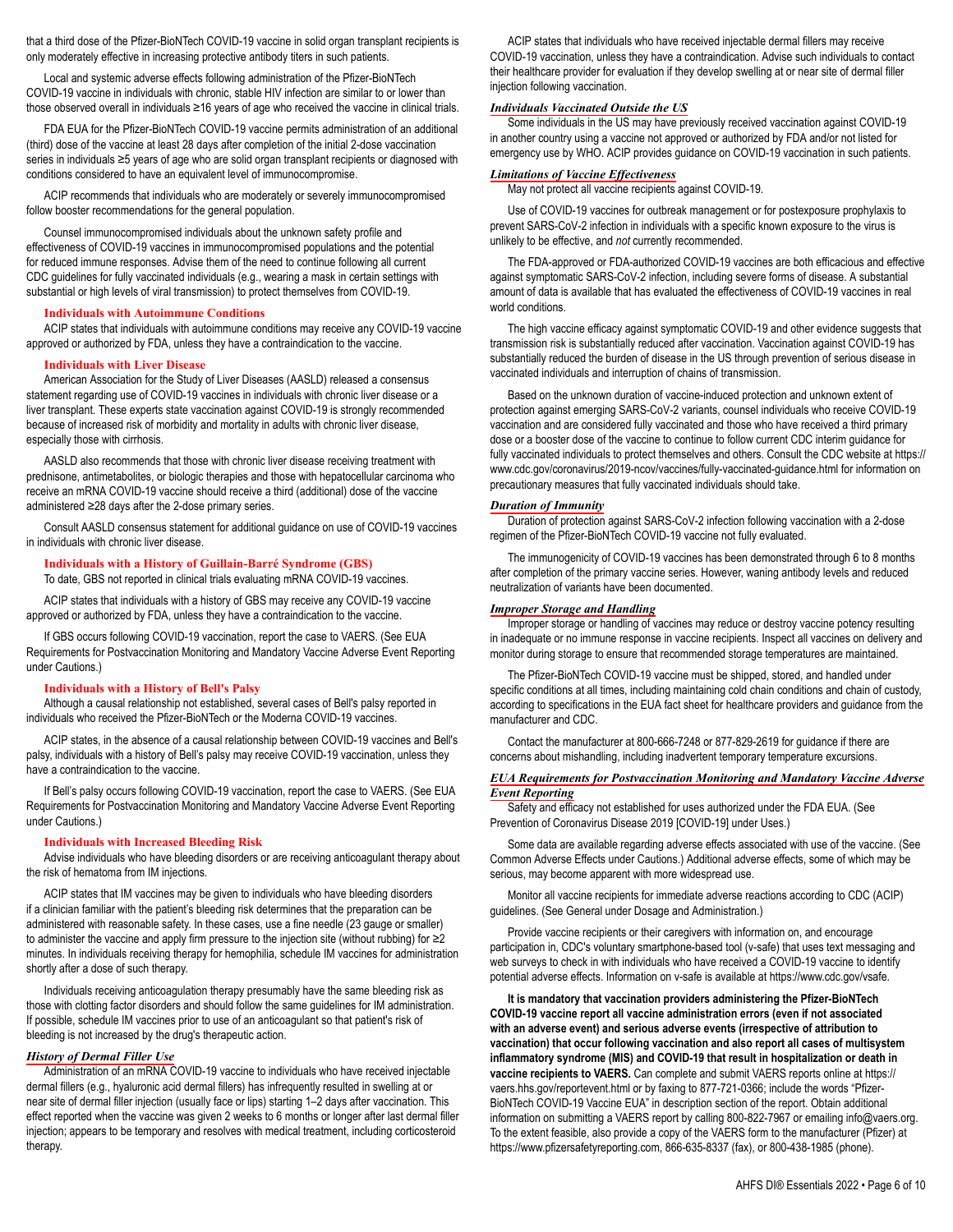Consult FDA fact sheet for healthcare providers administering the Pfizer-BioNTech COVID-19 vaccine under the EUA that is available at FDA website (https://www.fda.gov/ media/144413/download) and manufacturer's website (https://www.cvdvaccine.com) for requirements and instructions regarding reporting of adverse reactions and vaccination errors.

#### *Interpretation of SARS-CoV-2 Testing in Vaccinated Individuals*

Results of SARS-CoV-2 viral tests (nucleic acid amplification or antigen tests) are not affected by prior COVID-19 vaccination.

Use a test that specifically evaluates IgM/IgG to the nucleocapsid protein to assess for evidence of prior infection in an individual with a history of COVID-19 vaccination (e.g., for public health surveillance or diagnosis of MIS-C or MIS-A).

#### *Interpretation of Tuberculosis Tests in Vaccinated Individuals*

ACIP states do *not* delay COVID-19 vaccination in situations when an immune-based method of tuberculosis testing (i.e., intradermal tuberculin skin test [TST] or serum interferon gamma release assay [IGRA]) is required or indicated.

If TST or IGRA is required, ACIP states that such testing can be administered without regard to timing of COVID-19 vaccination.

#### *Specific Populations*

#### **Pregnancy**

Data insufficient to date regarding use of the Pfizer-BioNTech COVID-19 vaccine to inform vaccine-associated risks during pregnancy.

A reproductive and developmental toxicity study in female rats using a vaccine formulation containing same quantity of mRNA and other ingredients as the Pfizer-BioNTech COVID-19 vaccine did not reveal evidence of vaccine-related adverse effects on female fertility, fetal development, or postnatal development.

Available data suggest that, while the absolute risk is low, pregnant and recently pregnant women with COVID-19 are at increased risk of severe illness, including illness resulting in hospitalization, admission to an intensive care unit (ICU), mechanical ventilation, extracorporeal membrane oxygenation (ECMO), or death compared with women who are not pregnant. Pregnant and recently pregnant women with comorbidities such as obesity and diabetes mellitus may be at even higher risk of severe COVID-19. Additionally, pregnant women with COVID-19 are at increased risk of preterm birth and may be at an increased risk of adverse pregnancy complications or outcomes, such as preeclampsia, coagulopathy, and stillbirth.

Post-authorization surveillance safety data are accumulating regarding COVID-19 vaccination during pregnancy and clinical trials evaluating safety and efficacy of COVID-19 vaccines in pregnant women are underway or planned. Early data from VAERS, v-safe active surveillance, and v-safe pregnancy registry have not identified any safety concerns in pregnant women who were vaccinated late in their pregnancy or their infants; additional evidence has not found an increased risk for miscarriage with receipt of a mRNA vaccine before 20 weeks gestation. There is some evidence that pregnant women who receive an mRNA vaccine (Pfizer-BioNTech COVID-19 vaccine or Moderna COVID-19 vaccine) during pregnancy have immune responses comparable to those observed in nonpregnant individuals and may develop anti-SARS-CoV-2 antibody titers greater than those observed in women diagnosed with SARS-CoV-2 infection during pregnancy. The Pfizer-BioNTech COVID-19 vaccine cannot cause SARS-CoV-2 infection in the pregnant woman or her fetus.

FDA states pregnancy is not a contraindication to use of the Pfizer-BioNTech COVID-19 vaccine; pregnant women should discuss potential benefits and risks of vaccination with their healthcare providers.

ACIP states vaccination against COVID-19 is recommended for pregnant women. These experts state that evidence regarding safety and efficacy of COVID-19 vaccines available from both animal and human studies indicates that benefits of vaccination against COVID-19 during pregnancy outweigh any known or potential risks. For purposes of decisions regarding administration of both the primary vaccination series and a booster dose, ACIP states consider pregnant and recently pregnant women (up until at least 42 days following the end of pregnancy) in the same group as individuals with underlying medical conditions.

ACOG recommends that pregnant women be vaccinated against COVID-19. When recommending the COVID-19 vaccine to pregnant women, ACOG suggests that clinicians review available data on risks and benefits of vaccination, including risks of not getting vaccinated, in the context of the individual patient's current health status and risk of exposure (e.g., possibility for exposure at work or home) and possibility for exposing high-risk household members. In addition, take into account the individual patient's values and perceived risk of various outcomes; autonomous decision-making should be respected and supported.

ACIP and ACOG state that a conversation between the pregnant woman and her clinical team may assist with decisions regarding use of COVID-19 vaccines; however, such a conversation is not required and written permission is not needed prior to vaccination.

ACIP and ACOG recommend that women who become pregnant after receiving the first dose of an mRNA COVID-19 vaccination series should receive the second dose according to the usual schedule, unless contraindicated.

ACOG states do not withhold  $\mathsf{Rh}_{\mathrm{o}}(\mathsf{D})$  immune globulin when indicated in an individual who is planning to receive or recently received a COVID-19 vaccine. (See Specific Drugs under Interactions.)

Adverse effects similar to those reported in non-pregnant individuals can occur following COVID-19 vaccination in pregnant women. Advise pregnant women who experience fever following vaccination to take acetaminophen; may also offer acetaminophen as an option for pregnant women experiencing other postvaccination symptoms.

Encourage women who receive the Pfizer-BioNTech COVID-19 vaccine during pregnancy to enroll in a pregnancy exposure registry at https://mothertobaby.org/ongoing-study/covid19 vaccines/ Also encourage women who receive a COVID-19 vaccine during pregnancy and those who become pregnant within 30 days after receiving a COVID-19 vaccine to participate in CDC's v-safe program. (See EUA Requirements for Postvaccination Monitoring and Mandatory Vaccine Adverse Event Reporting under Cautions.)

#### **Females and Males of Reproductive Capacity**

Routine pregnancy testing not recommended before receiving a COVID-19 vaccine.

ACIP states vaccination against COVID-19 recommended for women currently trying to become pregnant and those who might become pregnant in the future. Women trying to become pregnant do not need to avoid pregnancy after COVID-19 vaccination.

ACOG recommends vaccination for all eligible individuals, including those who may consider future pregnancy.

There is no evidence that any FDA-approved or FDA-authorized COVID-19 vaccines affect current or future fertility. FDA states there is no scientific evidence to suggest that Pfizer-BioNTech COVID-19 vaccine could cause infertility in women. In addition, infertility not known to occur as a result of natural COVID-19 disease, further demonstrating that immune responses to the virus, whether induced by infection or a vaccine, are not a cause of infertility.

#### **Lactation**

Not known whether Pfizer-BioNTech COVID-19 vaccine is distributed into milk. Data not available to assess whether the vaccine administered to a woman who is breast-feeding has any effects on breast-fed infant or milk production.

Consider benefits of breast-feeding and the importance of the Pfizer-BioNTech COVID-19 vaccine to the woman along with any potential adverse effects on the breast-fed child from the vaccine or from the underlying maternal condition (i.e., susceptibility to SARS-CoV-2 infection).

FDA states that breast-feeding is not a contraindication to use of the Pfizer-BioNTech COVID-19 vaccine; breast-feeding women should discuss benefits and risks of vaccination with their healthcare providers.

ACIP states that vaccination against COVID-19 recommended for lactating women. FDA-authorized COVID-19 vaccines administered to breast-feeding women cannot cause SARS-CoV-2 infection in women or their infants; therefore, breast-feeding women can receive COVID-19 vaccination.

ACOG recommends that lactating women be vaccinated against COVID-19. ACOG also states that theoretical concerns regarding safety of vaccinating lactating women do not outweigh potential benefits of the vaccine; there is no need for individuals who receive a COVID-19 vaccine to avoid initiating breast-feeding or to discontinue breast-feeding.

Although there is some evidence that antibodies that develop following vaccination with mRNA COVID-19 vaccines are present in breast milk, additional data needed to determine if these antibodies convey protection against SARS-CoV-2 infection in breast-fed infants.

#### **Pediatric Use**

Safety and effectiveness for prevention of COVID-19 in individuals 16–17 years of age is based on safety and effectiveness data in this age group and in adults. Safety and effectiveness of the vaccine have not been fully established in individuals <16 years of age.

FDA EUA permits use of the Pfizer-BioNTech COVID-19 vaccine for prevention of COVID-19 in adolescents ≥12 years of age† based on safety and efficacy in adolescents and in adults. The FDA EUA further permits use of the COVID-19 vaccine (Pfizer-BioNTech) 10 mcg/0.2 mL formulation for prevention of COVID-19 in children 5–11 years of age† based on safety and effectiveness in this age group in addition to data from the adolescent and adult populations.

The Pfizer-BioNTech COVID-19 vaccine is *not* authorized for use as a homologous booster dose in children <12 years of age and is not authorized for use as a heterologous booster dose in individuals <18 years of age.

#### **Geriatric Use**

Data from the ongoing clinical trial evaluating the Pfizer-BioNTech COVID-19 vaccine indicate that, as of March 13, 2021, 20.7% of individuals who received a 2-dose primary series of the vaccine were ≥65 years of age and 4.2% were ≥75 years of age. No overall differences in safety or effectiveness observed between those ≥65 years of age and younger recipients of the vaccine.

Safety of a single booster dose† in individuals ≥65 years of age is based on data from 12 individuals 65–85 years of age and 306 individuals 18–55 years of age who received a booster dose of the vaccine in the ongoing clinical trial; effectiveness in individuals ≥65 years of age is based on data for 306 individuals 18–55 years of age who received a booster dose of the vaccine in the trial.

#### **Common Adverse Effects**

**Local adverse effects (≥10%) in adults and adolescents ≥16 years of age following any dose in clinical trials:** Injection site pain (88.6%) and swelling (10.6%) in those 16 through 55 years of age and injection site pain (78.2%), erythema (10.4%), and swelling (11.8%) in those ≥56 years of age. Generally mild to moderate in severity; severe pain reported in up to 1.5% of vaccine recipients. Mean duration of adverse local effects following the second dose of the 2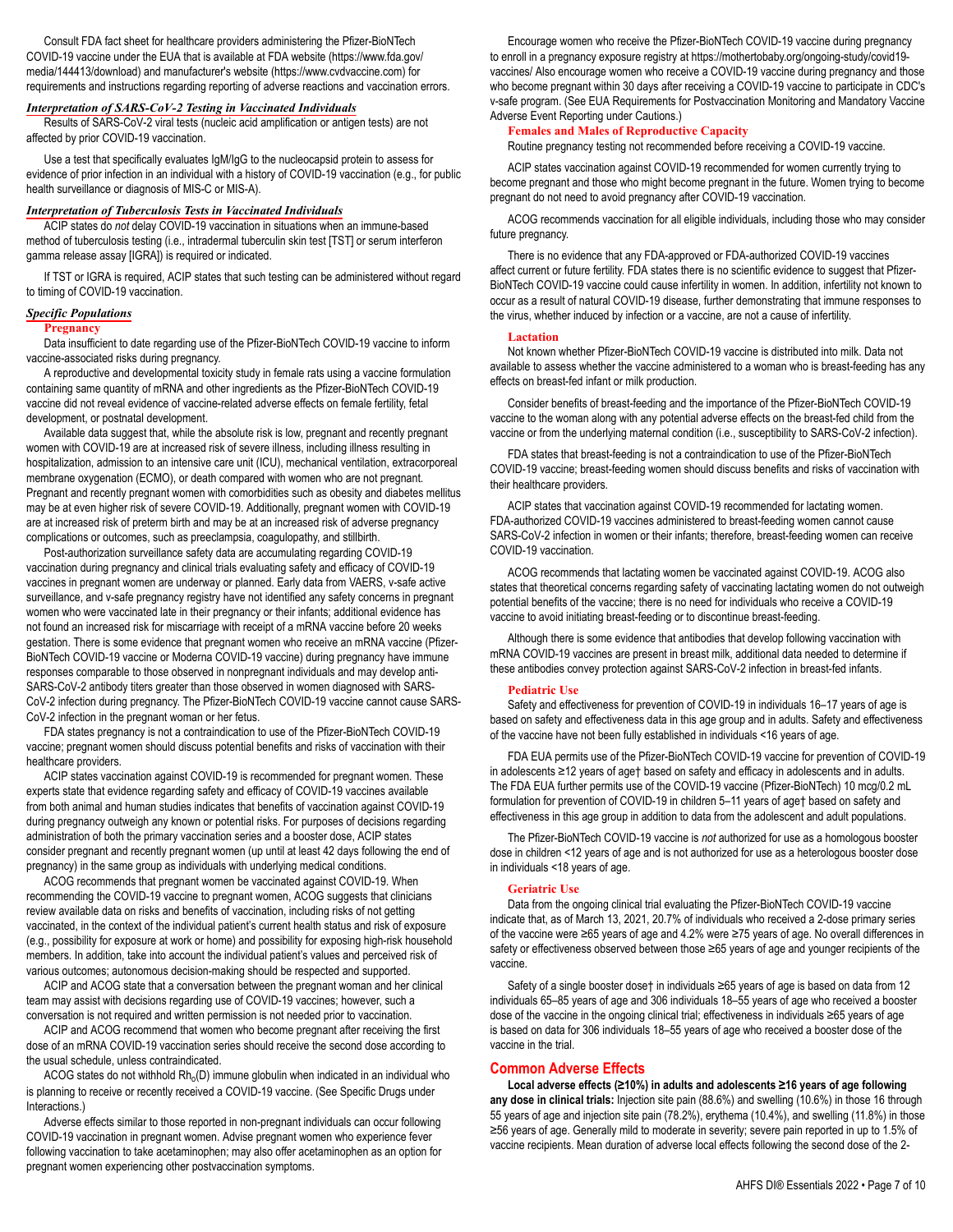dose vaccination series was 2.1–3 days (range: 1–70 days for injection site pain, 1–34 days for erythema, and 1–34 days for swelling).

**Systemic adverse effects (≥10%) in adults and adolescents ≥16 years of age following any dose in clinical trials:** Fatigue (70.1%), headache (64.9%), muscle pain (45.5%), chills (41.5%), joint pain (27.5%), and fever (17.8%) in those 16 through 55 years of age and fatigue (56.9%), headache (45.9%), muscle pain (32.5%), chills (24.8%), joint pain (21.5%), and fever (11.5%) in those ≥56 years of age. Systemic adverse effects reported more frequently after second dose of the 2-dose primary vaccination series and reported more frequently in those 16–55 years of age than in those ≥56 years of age. Generally observed within first 1–2 days after vaccination and resolved within a few days. Use of antipyretic or pain medication within 7 days after receiving the first or second vaccine dose reported in 27.8 or 45.2%, respectively, of those 18–55 years of age and in 19 or 37%, respectively, of those ≥56 years of age. In study participants 16–55 years of age, serious adverse events reported in 0.8% of vaccine recipients and 0.9% of placebo recipients; in those ≥56 years of age, serious adverse events reported in 1.8 or 1.7% of vaccine or placebo recipients, respectively.

**Adolescents 12 through 15 years of age**† **who received a 2-dose primary series:** Local adverse effects reported in a clinical trial were injection site pain (90.5%), swelling (9.2%), and erythema (8.6%); mean duration of pain at injection site was 2.4 days (range: 1–10 days) after first dose of the 2-dose vaccination series. Systemic adverse effects were fatigue (77.5%), headache (75.5%), chills (49.2%), muscle pain (42.2%), fever (24.3%), joint pain (20.2%), lymphadenopathy (0.8%), and nausea (0.4%). Use of antipyretic or pain medication within 7 days after receiving the first or second vaccine dose reported in 36.6 or 50.8%, respectively. Serious adverse events reported in 0.4% of vaccine recipients and 0.1% of placebo recipients.

**Additional (third) primary dose**† **in solid organ transplant recipients:** Adverse event profile following a third dose in transplant (heart, kidney, liver, lung pancreas) recipients was similar to that following the second dose; no grade 3 or 4 adverse events reported during 1 month of follow-up after third dose.

**Single booster dose**† **administered approximately 6 months after 2-dose primary series in adults 18 through 55 years of age:** Local adverse effects were pain (83%), erythema (5.9%), and swelling (9%); mean duration was 2.6 days (range: 1–8 days) for pain at the injection site, 2.2 days (range: 1–15 days) for erythema, and 2.2 days (range: 1–8 days) for swelling. Systemic adverse effects were fatigue (63.7%), headache (48.4%), muscle pain (39.1%), chills (29.1%), joint pain (25.3%), fever (8.7%), diarrhea (8.7%), and vomiting (1.7%). Use of antipyretic or pain medication within 7 days after receiving the booster dose reported in 46.7%. No serious adverse events reported through 30 days after the booster dose.

**Children 5–11 years of age** † **who received a 2-dose primary series:** Local adverse effects reported in a clinical trial were pain at the injection site (84.3%), injection site redness (26.4%), injection site swelling (20.4%); mean duration of pain at the injection site after second dose was 2.3 days in children. Systemic adverse effects were fatigue (51.7%), headache (38.2%), muscle pain (17.5%), chills (12.4%), fever (8.3%), joint pain (7.6%), lymphadenopathy (0.9%), nausea (0.4%), rash (0.3%), malaise (0.1%), and decreased appetite (0.1%). Use of antipyretic or pain medication within 7 days after receiving the first or second vaccine dose was reported in 14.4 or 19.7%, respectively, of these children. No serious adverse events were reported that were considered related to vaccination.

Other adverse effects reported during post-authorization and post-marketing surveillance include cardiac effects (myocarditis, pericarditis), GI effects (diarrhea, vomiting), hypersensitivity reactions (anaphylaxis, rash, pruritus, urticaria, angioedema), extremity pain (arm), and syncope.

### **Interactions**

#### **Vaccines**

Data not available to date to assess safety and immunogenicity of concomitant administration of COVID-19 vaccine (Pfizer-BioNTech) with other vaccines.

Extensive experience with non-COVID-19 vaccines demonstrated that immunogenicity and adverse event profiles are generally similar whether vaccines are administered concomitantly or alone. However, it is not known whether reactogenicity of COVID-19 vaccines is increased when administered concomitantly with other vaccines, including those known to be more reactogenic (e.g., adjuvanted vaccines). Base decisions to administer a COVID-19 vaccine concomitantly with other vaccine(s) on whether routine immunizations with the other vaccines have been delayed or missed, the individual's risk of vaccine-preventable disease (e.g., during an outbreak or occupational exposures), and reactogenicity profiles of the vaccines.

ACIP states that COVID-19 vaccines may be administered without regard to timing of other vaccines, including simultaneous administration on the same day. If a COVID-19 vaccine is administered concomitantly with other vaccines, give each parenteral vaccine at a different injection site and, if possible, separate injection sites by ≥1 inch. ACIP states that, although >1 vaccine can be given IM into the deltoid muscle in adolescents and adults, give COVID-19 vaccines and vaccines likely to cause a local reaction in different limbs, if possible.

#### **Specific Drugs**

| Drug                         | Interaction | <b>Comments</b>                                 |
|------------------------------|-------------|-------------------------------------------------|
| <b>Antithrombotic agents</b> |             | ACIP does not recommend<br>taking aspirin or an |
|                              |             | anticoagulant before                            |

|                                                                                                                                                     |                                                                                                                                                                                  | any currently FDA-<br>approved or FDA-<br>authorized COVID-19<br>vaccine, unless the<br>patient is taking these<br>drugs as part of their<br>routine medications                                                                                                                                                                                                                                                                                                                                                                                                                                                                                                                                                                                                                                                                                                                                                                                                                                           |  |
|-----------------------------------------------------------------------------------------------------------------------------------------------------|----------------------------------------------------------------------------------------------------------------------------------------------------------------------------------|------------------------------------------------------------------------------------------------------------------------------------------------------------------------------------------------------------------------------------------------------------------------------------------------------------------------------------------------------------------------------------------------------------------------------------------------------------------------------------------------------------------------------------------------------------------------------------------------------------------------------------------------------------------------------------------------------------------------------------------------------------------------------------------------------------------------------------------------------------------------------------------------------------------------------------------------------------------------------------------------------------|--|
| <b>Antiviral agents</b>                                                                                                                             | Antiviral agents given<br>at any interval before<br>or after COVID-19<br>vaccination unlikely<br>to impair development<br>of vaccine-induced<br>protective antibody<br>responses |                                                                                                                                                                                                                                                                                                                                                                                                                                                                                                                                                                                                                                                                                                                                                                                                                                                                                                                                                                                                            |  |
| <b>COVID-19</b> convalescent<br>plasma                                                                                                              | Limited data are available;<br>not known whether<br>prior receipt of such<br>antibody therapy<br>interferes with immune<br>response to the vaccine                               | To avoid potential<br>interference with<br>vaccine immune<br>response, ACIP<br>recommends deferring<br>COVID-19 vaccination<br>for $\geq$ 90 days after such<br>antibody therapy if<br>received for treatment<br>and $\geq$ 30 days if received<br>for post-exposure<br>prophylaxis based on<br>estimated half-life of<br>SARS-CoV-2 antibody<br>therapies and evidence<br>suggesting reinfection<br>uncommon in first<br>90 days after initial<br>infection; however,<br>COVID-19 vaccination<br>not contraindicated in<br>those who received<br>passive antibody<br>therapy within the past<br>90 days and COVID-19<br>vaccine doses received<br><90 days after receipt<br>of passive antibody<br>therapy do not need to<br>be repeated<br>If COVID-19 subsequently<br>develops in a vaccinated<br>individual, ACIP<br>states prior receipt of<br>COVID-19 vaccine<br>should not affect<br>treatment decisions,<br>including use of SARS-<br>CoV-2 antibody<br>therapies, or timing of<br>such treatment |  |
| Immune globulin and<br>antibody therapies<br>not specific for SARS-<br>$CoV-2$ (e.g., immune<br>globulin IV [IGIV],<br>$Rh0[D]$ immune<br>globulin) |                                                                                                                                                                                  | May give COVID-19<br>vaccine concurrently<br>with or at any interval<br>before or after immune<br>globulin or antibody<br>therapies not specific<br>for SARS-CoV-2;<br>ACIP states there is no<br>recommended minimum<br>interval between receipt<br>of antibody therapies<br>not specific for SARS-<br>CoV-2 and COVID-19<br>vaccination                                                                                                                                                                                                                                                                                                                                                                                                                                                                                                                                                                                                                                                                  |  |

vaccination with

**Immunosuppressive agents (e.g., cancer** Possible decreased or suboptimal antibody ACIP states that individuals receiving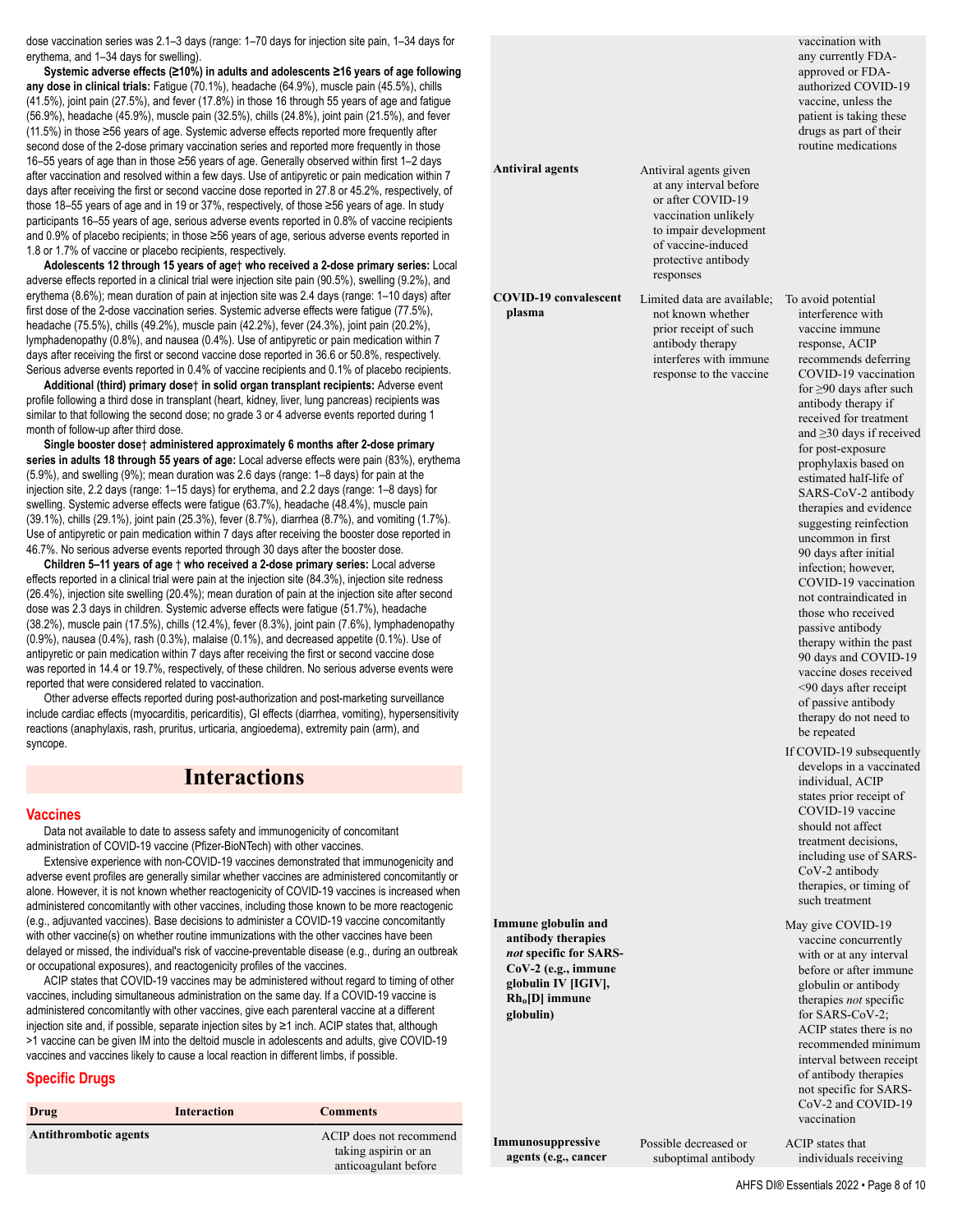**chemotherapy, corticosteroids, radiation)**

responses to vaccines, including the Pfizer-BioNTech COVID-19 vaccine Data insufficient to

date to inform optimal timing of COVID-19 vaccination for individuals planning to receive immunosuppressive therapies

immunosuppressive therapy may receive COVID-19 vaccination if they have no contraindications to the vaccine

- Based on general best practices for vaccination of immunocompromised individuals, ACIP states COVID-19 vaccination should ideally be completed  $\geq$ 2 weeks before initiation or resumption of immunosuppressive therapies whenever possible; consider individual's risks related to their underlying condition and response to the vaccine if making decisions to delay immunosuppressive therapy to complete COVID-19 vaccination
- Revaccination with a primary vaccine series at least 3 months (12 weeks) after undergoing hematopoietic cell transplant or CAR-T-cell therapy in individuals who previously received doses of COVID-19 vaccine is recommended; an additional primary dose is recommended if the individual is revaccinated with an mRNA COVID-19 vaccine and continues to have moderate or severe immune compromise
- Corticosteroids given topically or by local injection (e.g., intraarticular, intrabursal, or tendon injection): COVID-19 vaccines may be administered without regard to timing of corticosteroid administration
- If COVID-19 subsequently develops in a vaccinated individual, ACIP states prior receipt of COVID-19 vaccine should not affect treatment decisions, including use of corticosteroids, or timing of such treatment

**SARS-CoV-2-specific monoclonal antibodies (bamlanivimab and etesevimab, casirivimab and imdevimab, sotrovimab)**

Data not available; not known whether prior receipt of such antibody therapy interferes with immune response to the vaccine

To avoid potential interference with vaccine immune response, ACIP recommends deferring COVID-19 vaccination for ≥90 days after such antibody therapy if

received for treatment and ≥30 days if received for post-exposure prophylaxis based on estimated half-life of SARS-CoV-2 antibody therapies and evidence suggesting reinfection uncommon in first 90 days after initial infection; however, COVID-19 vaccination not contraindicated in those who received passive antibody therapy within the past 90 days and COVID-19 vaccine doses received <90 days after receipt of passive antibody therapy do not need to be repeated If COVID-19 subsequently

develops in a vaccinated individual, ACIP states prior receipt of COVID-19 vaccine should not affect treatment decisions, including use of SARS-CoV-2 antibody therapies, or timing of such treatment

# **Stability**

Prescribing information or the EUA fact sheet for healthcare providers and information provided by CDC and the manufacturer should be consulted for additional information on storage, handling, and stability of the vaccine. Various documents that describe the shipping, storage, and handling requirements and procedures for the Pfizer-BioNTech COVID-19 vaccine, including specifics about temperature requirements and temperature monitoring, thermal shipping containers, ultra-low-temperature freezers, and safe handling of dry ice, are available at https://www.cvdvaccine.com.

#### **Compatibility** *Parenteral*

**Solution Compatibility**

#### *Compatible*

Sodium chloride 0.9% *Incompatible* Bacteriostatic sodium chloride 0.9%

# **Actions**

- Nucleoside-modified mRNA (modRNA) vaccine formulated in lipid nanoparticles (LNPs).
- The modRNA contained in the Pfizer-BioNTech COVID-19 vaccine encodes a membraneanchored, full-length spike (S) glycoprotein receptor-binding domain (RBD) antigen of SARS-CoV-2 with 2 proline modifications that lock the S protein in an antigenically preferred prefusion conformation. Following IM injection, the LNPs in the vaccine enable delivery of the modRNA into host cells where it is released and translated to the encoded S antigen of SARS-CoV-2. The S antigen is then incorporated into cellular membranes and elicits an immune response to provide protection against SARS-CoV-2.
- Data from clinical trials in adults indicate that a 2-dose vaccination series of the Pfizer-BioNTech COVID-19 vaccine induces SARS-CoV-2 neutralizing titers and S1-binding IgG levels. Antibody responses are evident after first vaccine dose and substantially boosted after second vaccine dose, supporting need for a 2-dose vaccination series. Some evidence from animal studies that the vaccine can elicit strong  $CD4^+$  and  $CD8^+$  T-cell responses.
- Data from clinical trial in adolescents 12 through 15 years of age indicate immune responses 1 month after the second vaccine dose are noninferior (within 1.5-fold) compared with immune responses in those 16–25 years of age. Similarly, data from a separate clinical trial in children 5–11 years of age demonstrated that neutralizing antibody titers achieved after the second dose in such individuals met immunobridging criteria for both geometric mean